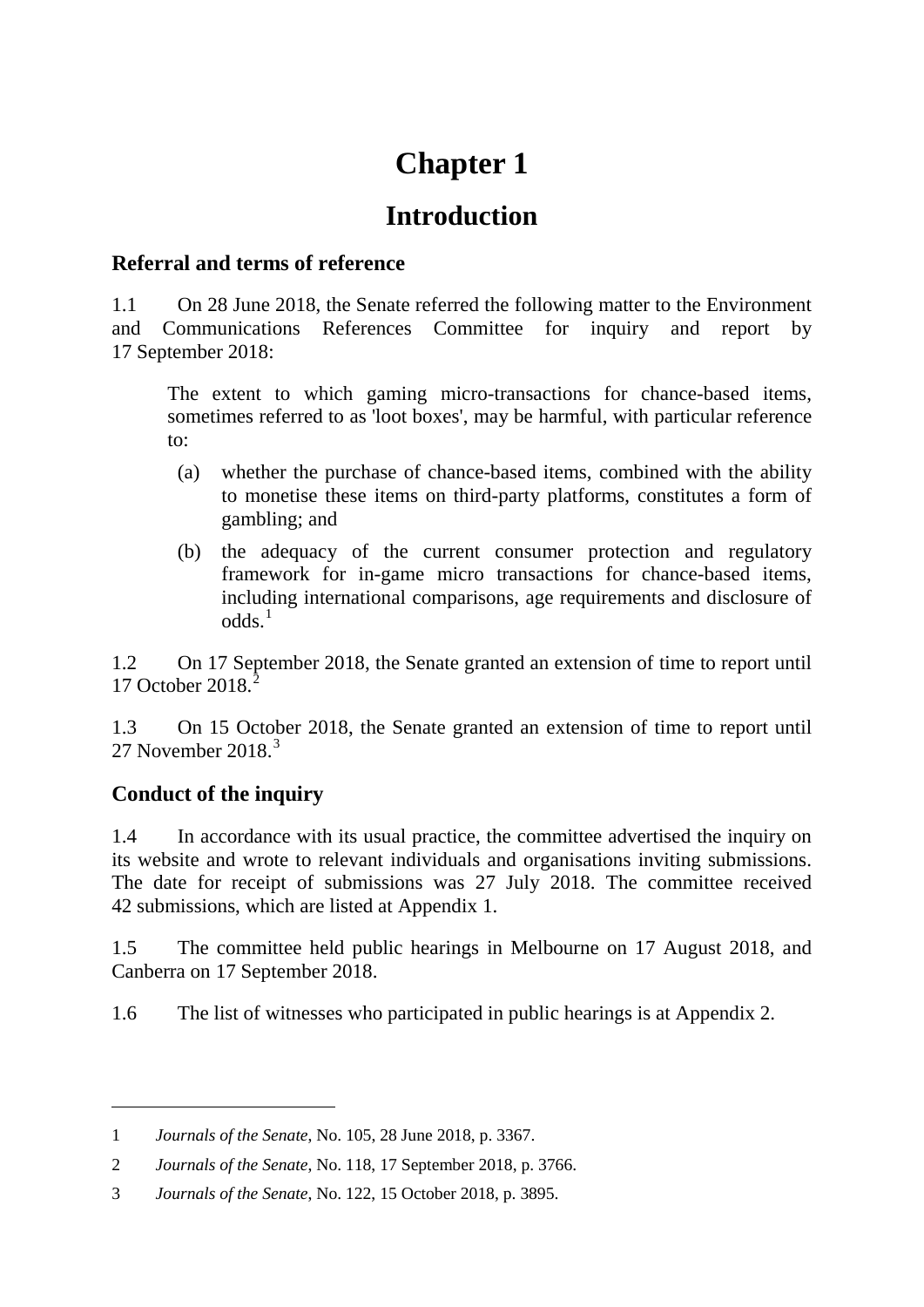1.7 The public submissions, additional information received and *Hansard* transcript are available on the committee's website at: [https://www.aph.gov.au/Parliamentary\\_Business/Committees/Senate/Environment\\_an](https://www.aph.gov.au/Parliamentary_Business/Committees/Senate/Environment_and_Communications/Gamingmicro-transactions) [d\\_Communications/Gamingmicro-transactions](https://www.aph.gov.au/Parliamentary_Business/Committees/Senate/Environment_and_Communications/Gamingmicro-transactions)

### **Acknowledgment**

1.8 The committee would like to thank the organisations and individuals who provided evidence to the inquiry.

#### **Structure of the report**

1.9 This report comprises 5 chapters as follows:

- Chapter 1 provides an introduction and overview of gaming microtransactions for chance-based items, recent public concern regarding the issue, and international responses;
- Chapter 2 explores whether gaming micro-transactions for chance-based items constitute gambling under Australian regulatory frameworks;
- Chapter 3 examines the evidence received that gaming micro-transactions for chance-based items meet the psychological definition of gambling, and the potential for harms associated with interaction with these mechanisms;
- Chapter 4 outlines possible government responses to the issue; and
- Chapter 5 provides a committee view and recommendations.

## **Introduction to gaming micro-transactions for chance-based items**

1.10 Many video games incorporate 'micro-transactions', a broad concept extending to any model that provides a consumer with the option of making small purchases within a game or other application. Micro-transactions are typically made using game points, real-world money, or both.<sup>[4](#page-1-0)</sup>

1.11 Micro-transactions may involve the direct purchase of specific in-game content or features, including items (i.e. outfits, vehicles, weapons, tools, etc.), mission or quest packs, new game modes and extra play time, among other things. Micro-transactions may also involve the purchase of a virtual item that contains a variable selection of other virtual items (chance-based items), which are sometimes called 'loot boxes', 'loot crates, 'mystery boxes', 'prize crates' and other similar names.<sup>[5](#page-1-1)</sup>

1.12 Gaming micro-transactions for chance-based items, called loot boxes for the purposes of this inquiry, are included in some video games to provide players with a way to obtain virtual items for in-game use. The items in loot boxes vary, but typically

-

2

<span id="page-1-0"></span><sup>4</sup> Interactive Games and Entertainment Association (IGEA), *Submission 3*, p. 5.

<span id="page-1-1"></span><sup>5</sup> IGEA, *Submission 3*, p. 5.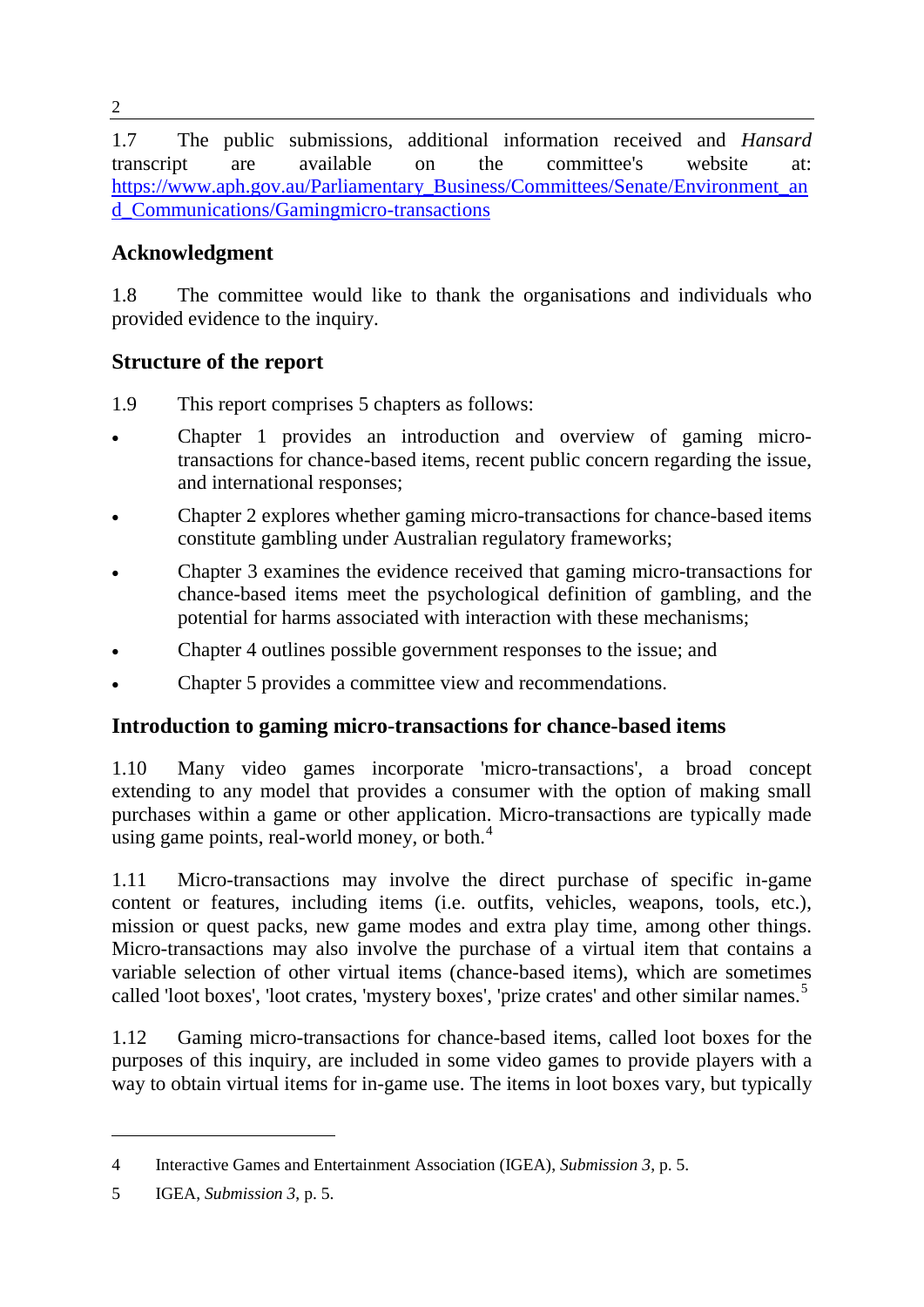include collectibles, character outfits, game points, player bonuses, and weapon camouflages or 'skins'. Some virtual items are functional 'sidegrades' or upgrades that players may use functionally in game play (i.e. useful tools, armour, weapons or abilities), whereas others are simply cosmetic items.<sup>[6](#page-2-0)</sup>

1.13 A list of possible items contained in a loot box may be, but is not always provided to players. The specific item received is randomly selected once payment is authorised. A common variation is to periodically provide players with boxes for free but require them to purchase a 'key' to open the box. Virtual items can hold significant value to players based on their potential to facilitate or assist game play, or provide desirable cosmetic features.[7](#page-2-1)

1.14 There are a number of types of loot boxes available in games. These can be categorised according to the method of acquisition, and whether the items contained within the loot box can be monetised. Methods of acquisition are as follows:

- **Game-play** loot boxes are awarded to players as a result of game-play achievements, such as hours played or missions completed.
- **Game-play with purchasable key** loot boxes are provided to players during game-play, but players must purchase a key to open the loot box.
- **Purchase** players purchase a loot box and are able to open it to obtain the (random) items within.

1.15 Loot boxes have been available in a number of social games (largely free to play mobile games) as well as video games produced by mid-sized or major publishers (so called AAA games) for a number of years. For example, *Team Fortress 2* released in 2011, introduced the concept of crates and item trading, while *Counter-Strike: Global Offensive* (CS:GO) introduced weapon crates in 2013. Since then, there has been an increase in the inclusion of loot boxes in games, most notably since the release of the beta version of *Overwatch* in 2016. Mr Blake Mizzi, Board Member, Game Developers' Association of Australia (GDAA) explained:

For decades, a lot of games have been offering a loot box or similar mechanic. Some of the earliest games in gaming history, for the last 20 years, have been offering a similar system of juicy rewards for players in digital games. It is only recently, however, that they have been allowed to be purchased with real-world money beyond the initial game purchase. The most popular games identified these days almost all include a loot box mechanic of some sort, and this is about making digital items available. But most of them don't make digital items available for sale outside the game.<sup>[8](#page-2-2)</sup>

-

<span id="page-2-0"></span><sup>6</sup> IGEA, *Submission 3*, p. 5.

<span id="page-2-1"></span><sup>7</sup> Australian Institute of Family Studies, *Submission 10*, pp. 1–2.

<span id="page-2-2"></span><sup>8</sup> Mr Blake Mizzi, Game Developers' Association of Australia (GDAA), *Proof Committee Hansard*, 17 August 2018, p. 9.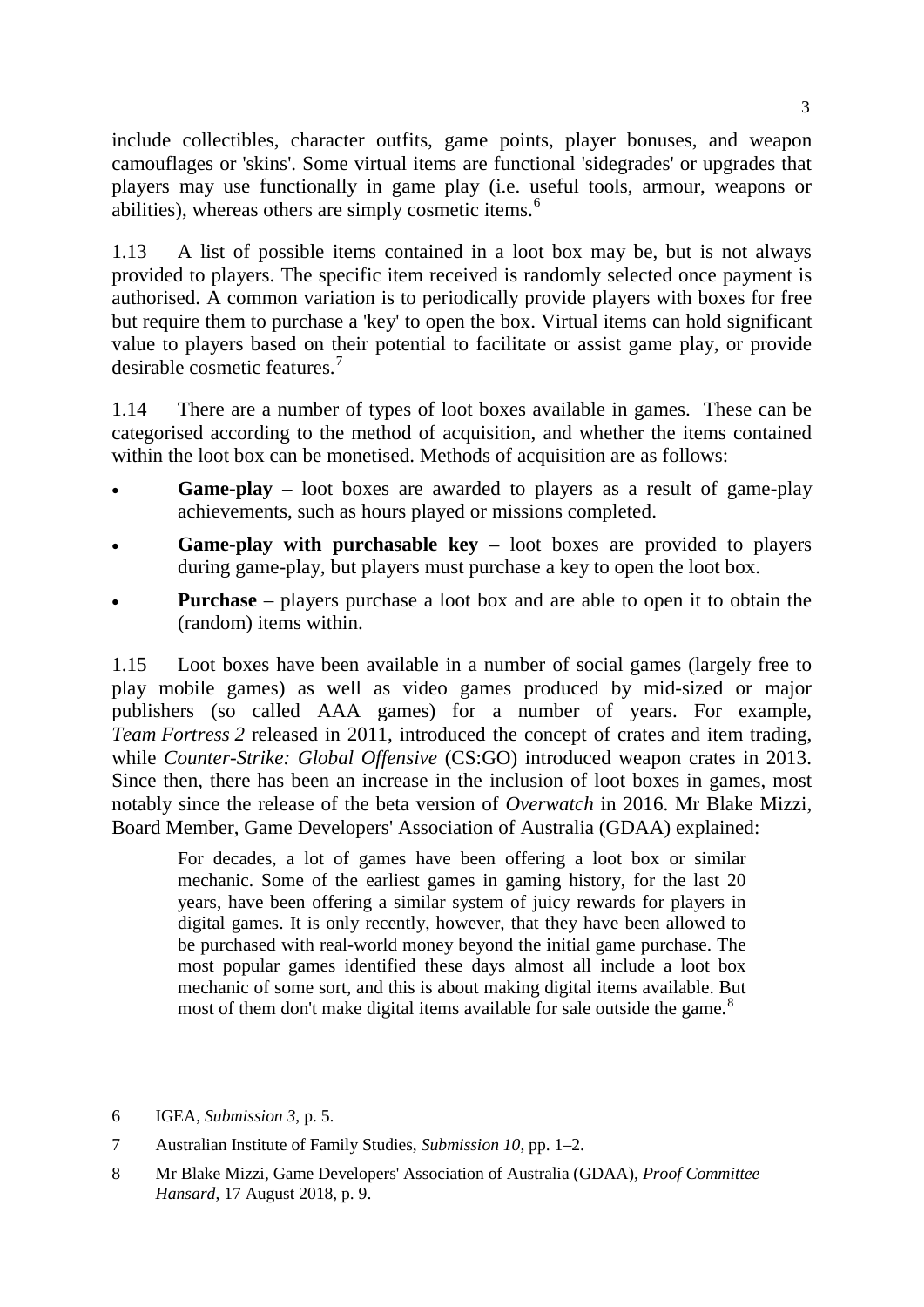1.16 The rarity of some virtual items and the emergence of third-party online sites acting as exchange markets have also led to players selling some in-game items for thousands of dollars. In this context, virtual items are operating as de-facto virtual currencies, and have subsequently been used as virtual betting chips on third-party gambling websites, with significant amounts of real-world currency being exchanged.<sup>[9](#page-3-0)</sup>

1.17 So-called 'skin gambling' refers to the use of in-game items for online gambling through a variety of mechanisms including third-party websites. It should be noted that the expansion of these third-party sites has served to encourage players to stake money on loot boxes for the chance to obtain a rare item.<sup>[10](#page-3-1)</sup>

#### **Importance of loot boxes**

1.18 Australia's video game industry largely focuses on the production of games of 'narrative storytelling, problem solving, puzzle solving, escapism, role playing, sports games, games about superheroes, board games, card games, strategy and educational games'. There are over 200 game studios in Australia and the industry employs approximately 1000 people across the country. It is estimated to comprise three to four per cent of the global industry which is worth over \$100 billion.<sup>[11](#page-3-2)</sup>

1.19 The video game industry, like other creative industries, faces economic challenges from piracy and arbitrage and as such, has had to develop a range of revenue streams beyond retail sales.<sup>[12](#page-3-3)</sup> The following sections outline the evidence received by the committee in relation to the importance of in-game and in-app purchases, including loot boxes, in ensuring the economic viability of the industry.

#### *Revenue streams*

-

1.20 Loot boxes represent the evolution of revenue streams in the gaming industry. Previously, game titles were sold as a complete stand-alone product. As a title gained popularity, a sequel or 'expansion pack' may have been offered, however the sale of a title was largely considered a single transaction without ongoing interaction between the purchaser and the developer. As the industry evolved, developers began offering Downloadable Content (DLC) which, though smaller than expansion packs previously offered, would nevertheless offer new characters, costumes, additional missions or storylines.<sup>[13](#page-3-4)</sup>

<span id="page-3-0"></span><sup>9</sup> Australian Institute of Family Studies, *Submission 10*, p. 2.

<span id="page-3-1"></span><sup>10</sup> Australian Institute of Family Studies, *Submission 10*, p. 2.

<span id="page-3-2"></span><sup>11</sup> Mr Blake Mizzi, GDAA, *Proof Committee Hansard*, 17 August 2018, p. 9.

<span id="page-3-3"></span><sup>12</sup> Mr Blake Mizzi, GDAA, *Proof Committee Hansard*, 17 August 2018, p. 10.

<span id="page-3-4"></span><sup>13</sup> Mr Alex Knoop, *Submission 12*, pp. 5–6.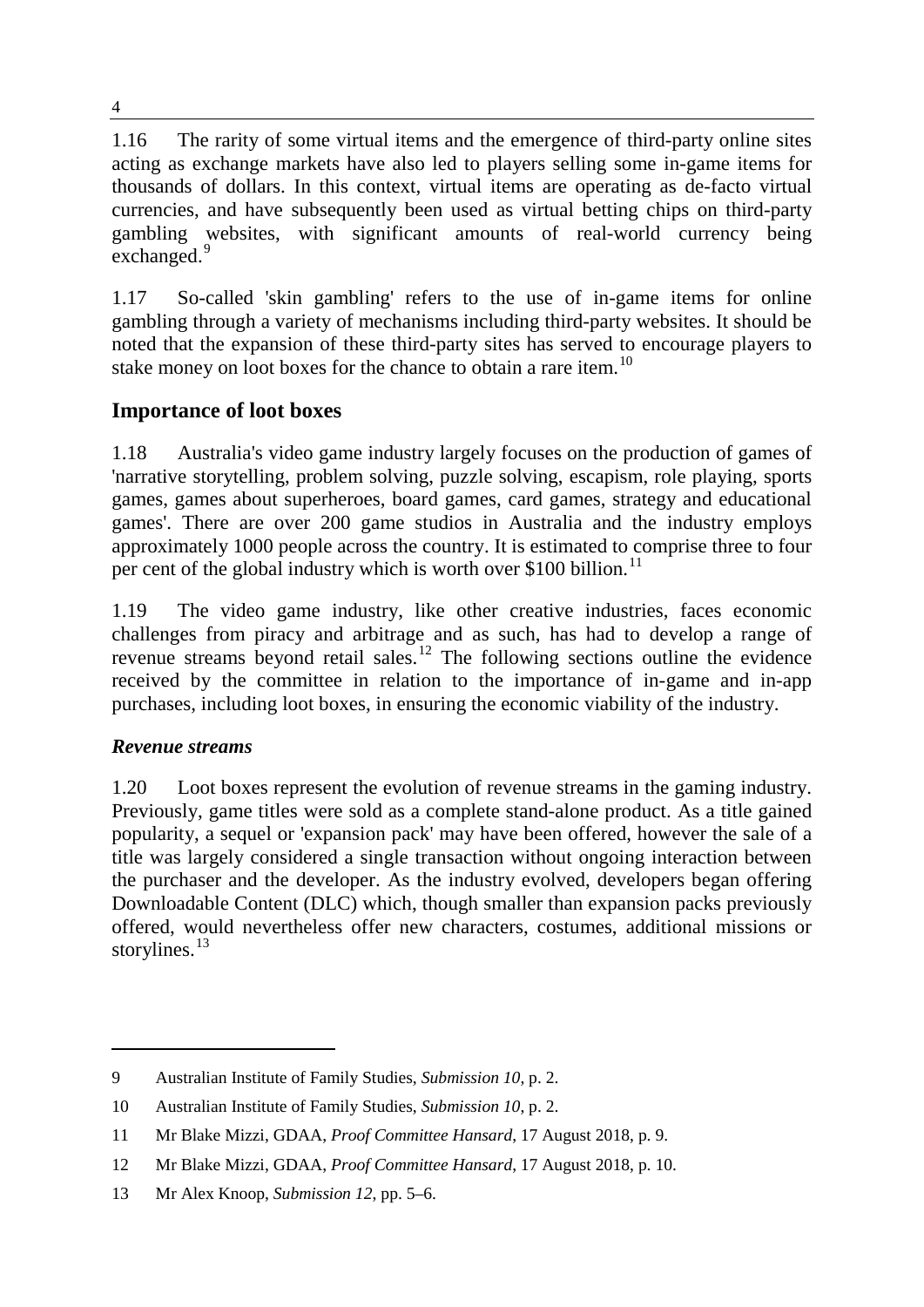1.21 With the rise of online gaming, developers began charging users a subscription fee to play online games such as *World of Warcraft* and other Massive Multiplayer Online Role-Playing Games (MMORPGs or MMOs). These games continually add content to keep players engaged.<sup>[14](#page-4-0)</sup>

1.22 At the same time, virtual currencies emerged as another means for developers to earn additional revenue from titles. As such, players were given the opportunity to purchase in-game virtual currency using real-world currency, instead of earning virtual currency through game-play. This proved popular with users who had less time to spend participating in otherwise time-intensive games.<sup>[15](#page-4-1)</sup>

1.23 The profitability of virtual currencies led to the development of free-to-play (F2P) games which are completely free to play, but players are encouraged to make in-game purchases using real-world money or face excessive hours of game play to make progress. Popular examples include *Candy Crush*, *League of Legends*, and *Team Fortress 2*. [16](#page-4-2) Mr Mizzi, GDAA, told the committee:

The purest form of the successful in-app purchase game mechanic comes in the free-to-play model, which is a business model where players can download a game for free and play it indefinitely. It's at the player's discretion if they choose to purchase an in-game item or a cosmetic item that might help them to express their character online or just customise their character—you could buy a hat! There are also in-game mechanics or inapp purchases around energy mechanics to allow players to progress through a game faster. $17$ 

1.24 As an alternative revenue stream, in-app and in-game purchases have proven to be remarkably successful. For example, in 2018, Juniper Research estimated that the size of the global gaming industry was US\$117 billion, and 25 per cent of that value was generated through loot boxes.<sup>[18](#page-4-4)</sup>

1.25 Further, Juniper Research estimated that without regulatory intervention, loot boxes will come to form 47 per cent of industry revenue by 2022. It projected the global video game industry's revenue to be US\$160 billion, with US\$75 billion being generated by chance-based micro-transactions.<sup>[19](#page-4-5)</sup>

-

<span id="page-4-0"></span><sup>14</sup> Mr Alex Knoop, *Submission 12*, p. 6.

<span id="page-4-1"></span><sup>15</sup> Mr Alex Knoop, *Submission 12*, p. 6.

<span id="page-4-2"></span><sup>16</sup> Mr Alex Knoop, *Submission 12*, p. 6.

<span id="page-4-3"></span><sup>17</sup> Mr Blake Mizzi, GDAA, *Proof Committee Hansard*, 17 August 2018, p. 10.

<span id="page-4-4"></span><sup>18</sup> Dr James Sauer, *Proof Committee Hansard*, 17 August 2018, p. 7.

<span id="page-4-5"></span><sup>19</sup> Dr Aaron Drummond, *Proof Committee Hansard*, 17 August 2018, pp. 8–9.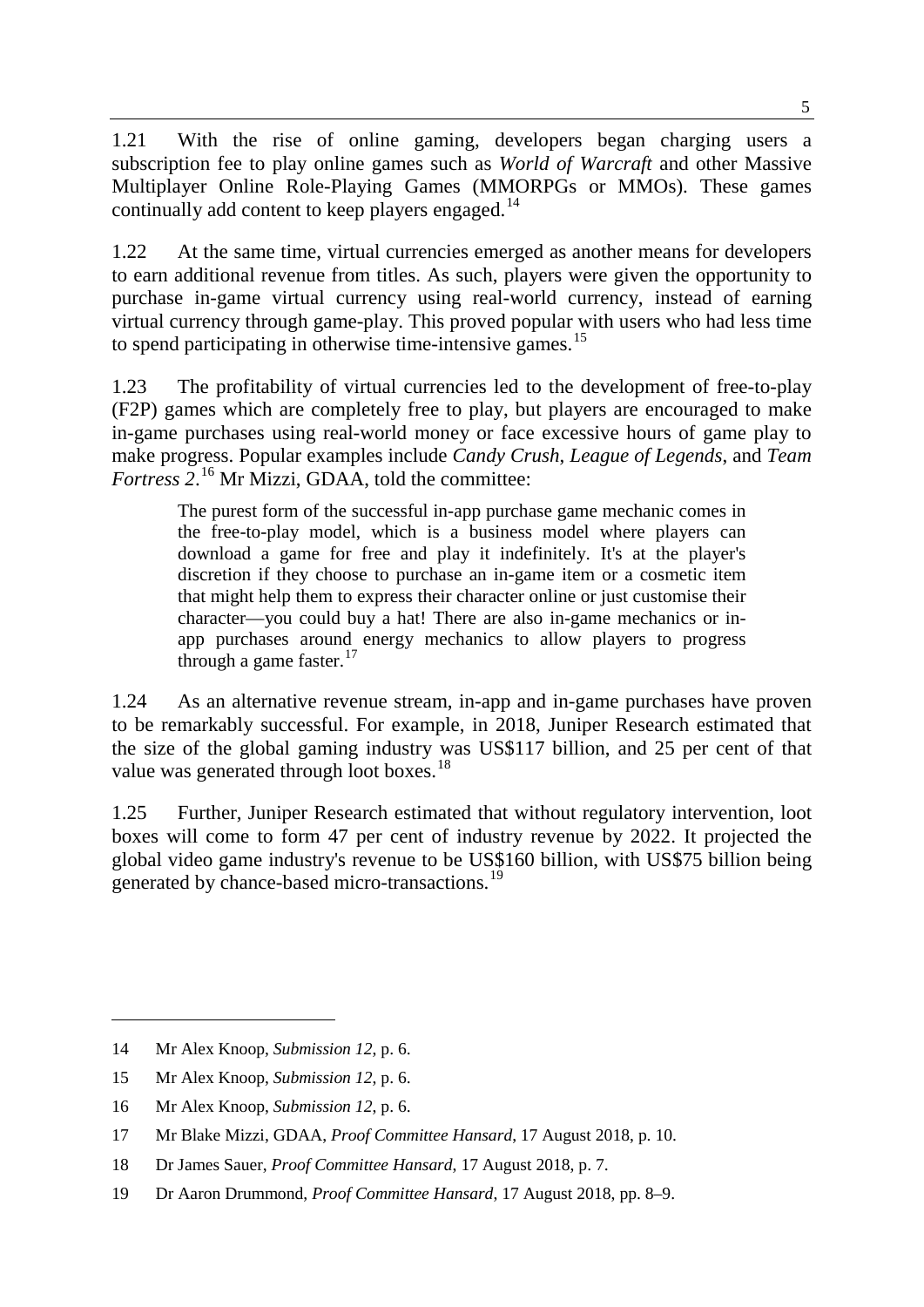#### *Economic challenges*

1.26 The committee heard evidence that over the past two decades, retail prices have not increased, however the costs associated with the production and development of video games have increased significantly. Mr Mizzi, GDAA, explained:

Retail prices have been flat for about two decades so you could argue that they've gone down while the development budgets for games have gone into the billions of dollars. In some cases they dwarf the largest film productions. So AAA games today, for your \$60 or \$100 outlay, an EB Games [game] can provide hundreds of hours of game play. But the costs of development have increased, so too have the online development costs for deployment and the online support costs because these games now run those games as a service. $^{20}$  $^{20}$  $^{20}$ 

1.27 As such, 'in-game purchases such as the loot box mechanic have become a core revenue prop' ensuring the viability of the video game industry.<sup>[21](#page-5-1)</sup> Mr Mizzi explained that developers and publishers now rely on the purchases of a 'very small playing percentage of players' to support the industry.

1.28 However, Mr Mizzi told the committee that the in-app or in-game purchase model is viewed as a 'fairer system' where ongoing revenue is only collected from 'those willing to pay, and those who have the discretionary income to pay for these items'. [22](#page-5-2)

#### **Public concern**

-

1.29 As noted above, loot boxes have been included in video games for many years. However, Electronic Arts (EA) released *Star Wars Battlefront II* in 2017 containing a new type of loot box with items which provide a player with advantages such as stronger characters or items which substantially increase the damage, health and fire rate of the player's characters. The introduction of this 'pay to win' approach led to widespread outrage in the gamer community and public pressure influenced EA to remove paid loot boxes from this game.<sup>[23](#page-5-3)</sup> Mr Mizzi, GDAA explained:

…key iconic Star Wars characters—would be available from the game purchase; but a lot of those were locked behind further long-form grind mechanics, where a player would have to complete long tasks, over a long period of time, to unlock these rewards. But the economy inside the game allowed a player to shortcut these mechanics with real money—so you could buy Darth Vader now or you could play 60 hours to unlock Darth Vader. This process, which is hugely disliked by gamers around the world, is called nickel and diming.

<span id="page-5-0"></span><sup>20</sup> Mr Blake Mizzi, GDAA, *Proof Committee Hansard*, 17 August 2018, p. 10.

<span id="page-5-1"></span><sup>21</sup> Mr Blake Mizzi, GDAA, *Proof Committee Hansard*, 17 August 2018, p. 10.

<span id="page-5-2"></span><sup>22</sup> Mr Blake Mizzi, GDAA, *Proof Committee Hansard*, 17 August 2018, p. 10.

<span id="page-5-3"></span><sup>23</sup> Attorney-General and Minister for Justice (Qld), *Submission 1*, p. 2.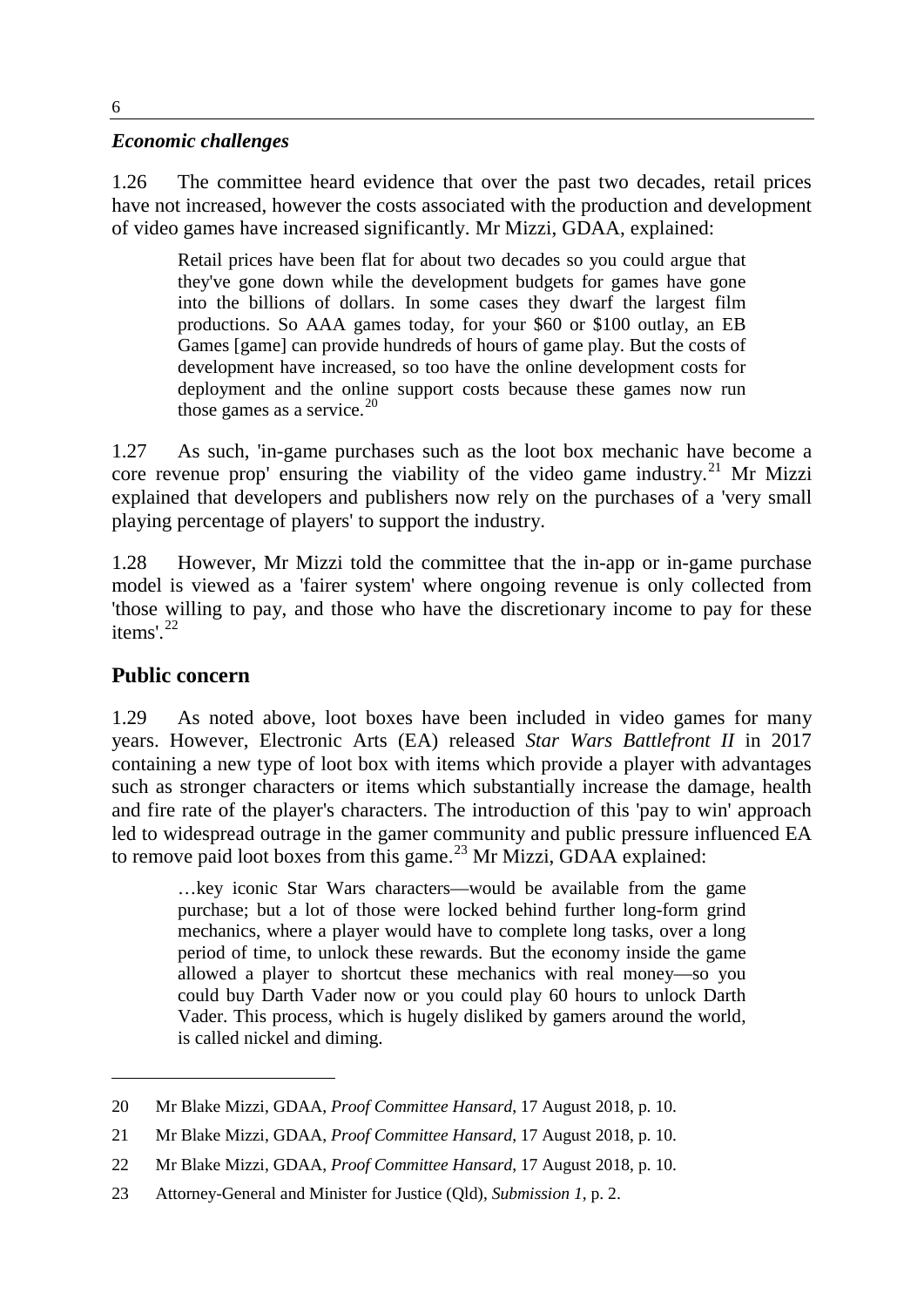Also, I think the combining of the S*tar Wars* franchise and the *Battlefront* franchise—which is huge—was a huge media draw, so it gained a lot of attention. It is also my belief that the outrage around these loot boxes really hit a nerve in western audiences. The pay-to-win mechanic is actually quite accepted in eastern cultures. I am not advocating that that is right. It is really around that pay-to-win mechanic. So this brought loot boxes to the wider mass media consciousness and has triggered a lot of this healthy discussion. $24$ 

1.30 The criticism of the inclusion of 'pay to win' loot boxes was echoed by submitters with some describing their inclusion as a decision motivated by greed. For example, Mr Samuel Drew stated:

Gaming micro-transactions have been a plague to the online gaming community for a very long time but has recently gained traction as a result of greedy company decisions that allow online players to gain an advantage over others by spending extra money on said micro-transactions.<sup>[25](#page-6-1)</sup>

1.31 Concern was also raised that the inclusion of loot boxes has damaged the quality of games, with developers focusing on raising revenue rather than creating engaging content. $^{26}$  $^{26}$  $^{26}$ 

1.32 Throughout 2017 and 2018, public backlash led to games developers either removing existing loot boxes from games, or releasing new games without loot boxes. For example:

- *Shadow of War* removed its loot boxes;
- *Far Cry 5* and *Monster Hunter World* have minor micro-transactions, but no loot box elements at all, and *God of War* and *Spider-Man* are using the lack of loot boxes as a marketing tool;
- *Fortnite*, currently the most popular game globally, has a micro-transaction system that is entirely loot box-free. The Battle Pass lets players pay \$10 a season for earned cosmetic rewards, and those cosmetics can also be flatpurchased outright without randomisation; and
- Blizzard games *Hearthstone* and *Overwatch*, dramatically increased the quality of drops for players, disallowing legendary card/skin duplicates, so players could amass more of the best items more quickly.<sup>[27](#page-6-3)</sup>

-

<span id="page-6-1"></span><span id="page-6-0"></span><sup>24</sup> Mr Blake Mizzi, GDAA, *Proof Committee Hansard*, 17 August 2018, p. 9.

<span id="page-6-2"></span><sup>25</sup> Mr Samuel Drew, *Submission 15*, p. 1.

<span id="page-6-3"></span><sup>26</sup> Name withheld, *Submission 13*, p. 1.

<sup>27</sup> Paul Tassi, 'From "Battle Front 2" to "Fortnite", The War Against Loot Boxes is Being Won in 2018', 11 April 2018, [https://www.forbes.com/sites/kpmg/2018/07/19/the-great-rewrite-the](https://www.forbes.com/sites/kpmg/2018/07/19/the-great-rewrite-the-future-of-work-in-an-automated-world/#650b95221105)[future-of-work-in-an-automated-world/#650b95221105,](https://www.forbes.com/sites/kpmg/2018/07/19/the-great-rewrite-the-future-of-work-in-an-automated-world/#650b95221105) (accessed 9 August 2018).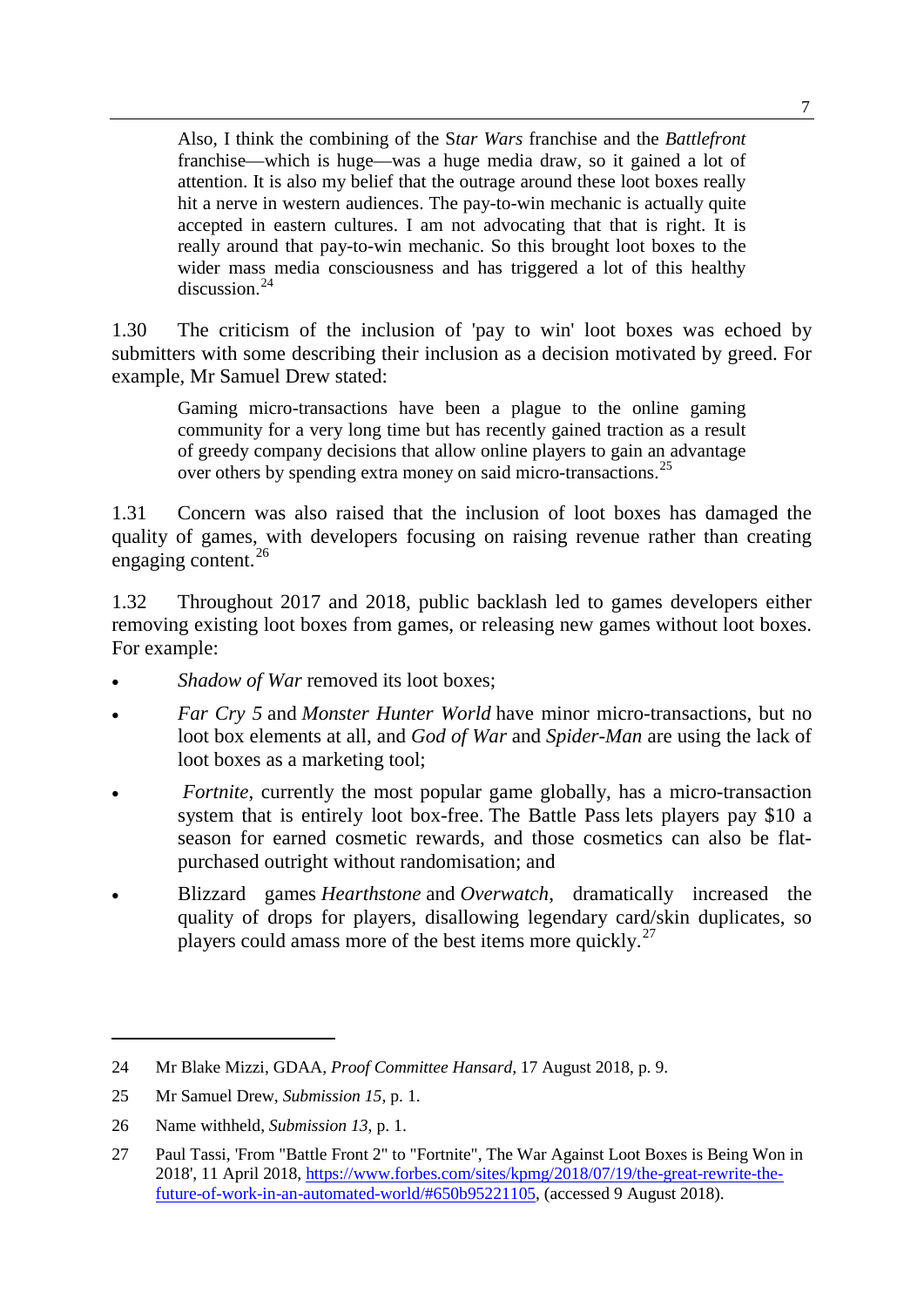1.33 Public concern has also arisen regarding the popularity of games containing loot boxes with players under the age of 18. In particular, the concern that children are being exposed to in-game gambling or simulated gambling which leaves them vulnerable to gambling-related harms. The Office of the eSafety Commissioner stated:

Debates have to date centred on the addictive nature of loot boxes, as well as their exploitative and manipulative design features. As an Office, we are particularly aware of growing community concern and debate that this feature may normalise spending behaviour and potentially act as a gateway to more traditional forms of 'online gambling'.<sup>[28](#page-7-0)</sup>

1.34 The media coverage and public debate regarding loot boxes was also noted by the Australian Communications and Media Authority (ACMA) with Ms Jonquil Ritter, Executive Manager, Content Safeguards Branch, stating that during November 2017, the ACMA received a number of complaints and inquiries as a result of significant media coverage of the gambling-like mechanisms in popular games such as *Star Wars Battlefront II*. Ms Ritter also stated that since August 2017, 15 per cent of its complaints and inquiries over the 12 month period to August 2018 were in relation to loot boxes and skin gambling. $29$ 

#### *Skin gambling*

-

1.35 Concern regarding the spread of skin gambling, or the use of virtual items in online betting, has also driven much of the debate in relation to the need to regulate loot boxes.

1.36 The skin gambling market was estimated to be worth approximately US\$7.4 billion in 2016.<sup>[30](#page-7-2)</sup> It is estimated that tens of thousands of people make bets using in-game items, particularly those obtained from CS:GO, on third-party websites. The items which are won and lost have real-world value as they can be bought and sold on the Steam Community Market offered by  $CS:GO's$  publisher, Valve.<sup>[31](#page-7-3)</sup>

- 1.37 There are a range of ways that users are able to skin gamble including:
- esports betting where users can place bets on CS:GO matches using CS:GO skins;
- mystery boxes where players are presented with loot boxes that mimic the experience of opening a loot box in CS:GO, and where the items can be sold on the Steam Community Market; and

<span id="page-7-0"></span><sup>28</sup> Office of the eSafety Commissioner, *Submission 34*, p. 1.

<span id="page-7-1"></span><sup>29</sup> Ms Jonquil Ritter, ACMA, *Proof Committee Hansard*, 17 August 2018, p. 43. See also ACMA, *Submission 26*, p. 1.

<span id="page-7-2"></span><sup>30</sup> Mr Alex Knoop, *Submission 12*, p. 18.

<span id="page-7-3"></span><sup>31</sup> Evan Lahti, 'CS:GO's controversial skin gambling, explained', *PC Gamer*, July 20 2016, [https://www.pcgamer.com/csgo-skin-gambling/.](https://www.pcgamer.com/csgo-skin-gambling/)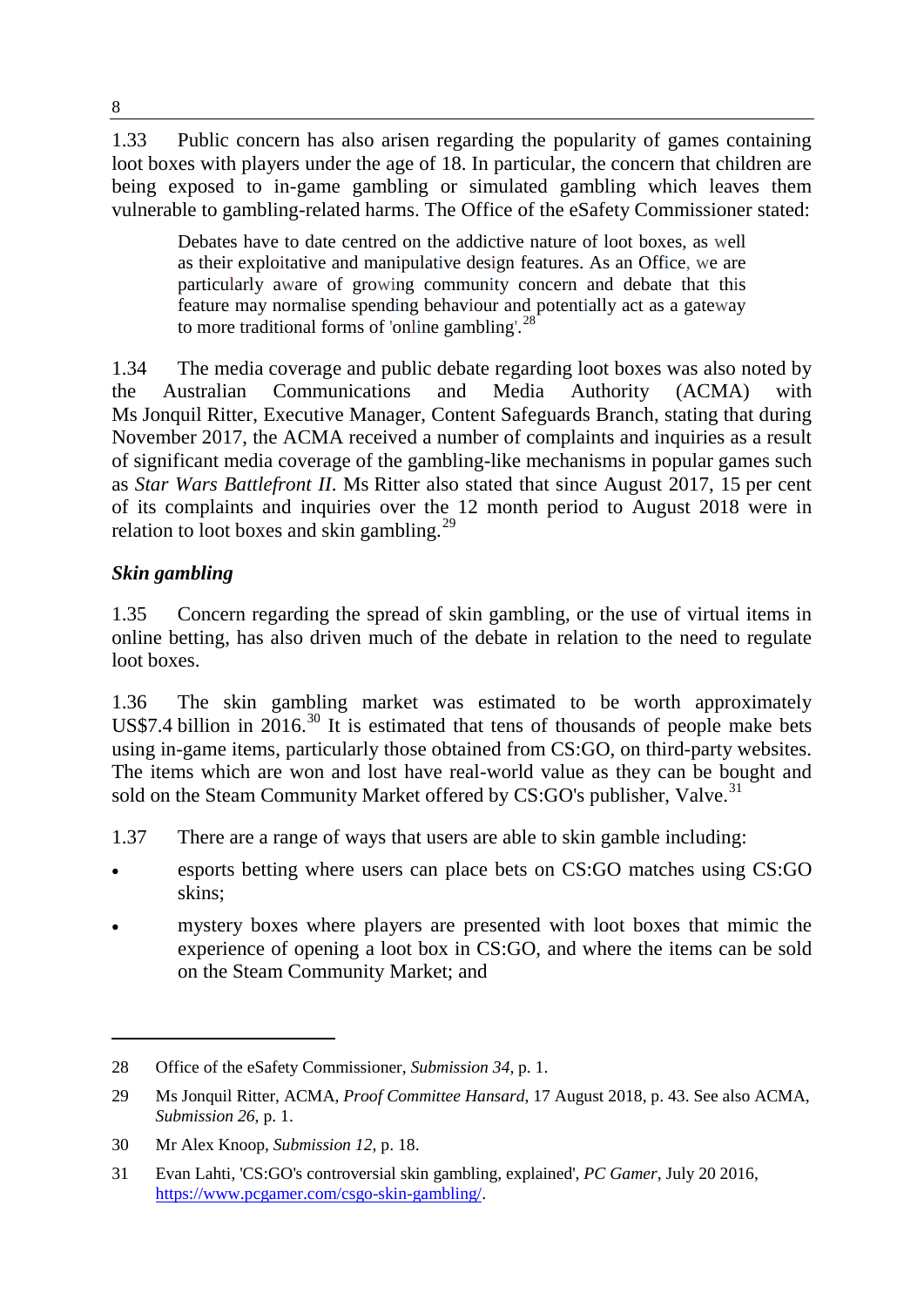• public pots where players deposit skins into a shared pot for a specific amount of time, and where the higher total value of the skins a player deposits, the greater the chance of winning the pot.<sup>[32](#page-8-0)</sup>

1.38 Valve has undertaken a number of legal actions against third-party skin gambling sites, and there have been a number of controversies regarding betting on esports using skins including instances of match-fixing.

1.39 Much of the public concern however has been regarding the exposure of children and vulnerable persons to this form of online gambling through engagement with loot boxes, and the potential for gambling-related harms to be experienced.

#### **International regulatory responses**

1.40 As a result of public concern, regulators around the world have begun to consider whether loot boxes should be considered a form of gambling, and regulated accordingly. International regulators have come to differing conclusions and implemented a range of responses.

1.41 The following sections outline the approaches taken in a number of jurisdictions.

#### *Denmark*

-

1.42 The Danish Gambling Authority, in response to an increased number of public inquiries, issued a public statement on loot boxes clarifying when a game would fall under the auspices of the Danish *Gambling Act*. The statement noted that games must be licensed when three criteria are met: there must be a deposit; there must be an element of coincidence; and there must be a prize. Where the prize is a virtual item, it must be 'able to translate into financial terms'.<sup>[33](#page-8-1)</sup>

1.43 The Danish Gambling Authority examined a number of well-known video games containing loot boxes and observed that where virtual items cannot be sold or otherwise converted into money, the *Gambling Act* would not apply. However, it stated that where items can be sold on third-party websites and 'thus converted into money' then the *Gambling Act* would apply.[34](#page-8-2)

1.44 The Gambling Authority concluded that loot boxes must be considered 'individually as it is not possible to generally assess whether the items won in a loot

<span id="page-8-0"></span><sup>32</sup> Evan Lahti, 'CS:GO's controversial skin gambling, explained', *PC Gamer*, July 20 2016, [https://www.pcgamer.com/csgo-skin-gambling/.](https://www.pcgamer.com/csgo-skin-gambling/)

<span id="page-8-1"></span><sup>33</sup> ACMA, *Submission 26*, Attachment 1, p. 2.

<span id="page-8-2"></span><sup>34</sup> ACMA, *Submission 26*, Attachment 1, p. 2. Citing: Danish Gambling Authority, *Statement about loot boxes/crates*, 29 November 2017, [https://spillemyndigheden.dk/en/news/statement](https://spillemyndigheden.dk/en/news/statement-about-loot-boxes-loot-crates)[about-loot-boxes-loot-crates.](https://spillemyndigheden.dk/en/news/statement-about-loot-boxes-loot-crates)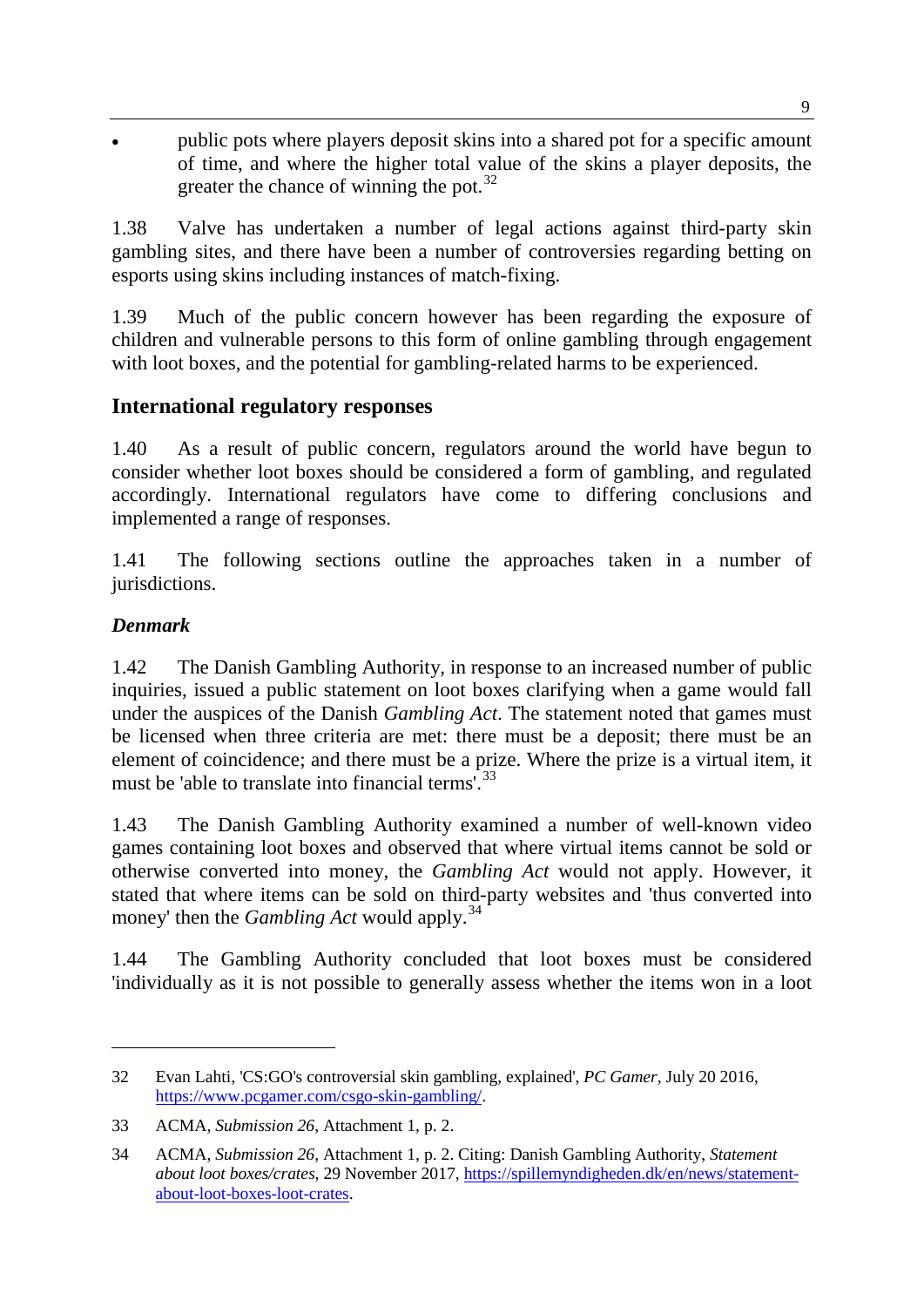box can be converted into money. Therefore, it cannot be excluded that loot boxes may in some cases be covered by the Act on Gambling'.<sup>[35](#page-9-0)</sup>

1.45 The Danish Gambling Authority also recognised the importance of protecting children and young people, and emphasised the importance of parents taking an interest in the games played by their children and discussing responsible gaming behaviour.[36](#page-9-1)

#### *Belgium*

-

1.46 The Belgium Gaming Commission's Secretariat, Mr Peter Naessens, published a research report on loot boxes in April 2018. The report applied the definition of a game of chance as established under the Belgium *Gaming and Betting Act*. Mr Naessens concluded that:

The paid loot boxes in the examined games *Overwatch*, *FIFA 18* and *Counterstrike: Global Offensive* fit the description of a game of chance because all of the constitutive elements of gambling are present (game, wager, chance, win/loss). The loot box system in Star Wars Battlefront 2 prior to the official release of the game also fits this definition, but this is no longer the case today. $37$ 

1.47 Mr Naessens made a suite of recommendations to the Belgium Gaming Commission, distributors and game developers, and entities which license brands to game developers (e.g. FIFA and Disney). These recommendations included a ban on minors buying games containing paid for loot-boxes, age verifications for in-game purchases, permits be developed for games of chance in video games, education for parents and children, and the regulator having the power to inspect games following complaints.[38](#page-9-3)

1.48 Mr Naessens also recommended increased transparency regarding odds, giving the Belgium Gaming Commission complete control of the number generator used for loot boxes, and the introduction of spending limits. $39$ 

10

<span id="page-9-0"></span><sup>35</sup> ACMA, *Submission 26*, Attachment 1, p. 2. Citing: Danish Gambling Authority, *Statement about loot boxes/crates*, 29 November 2017, [https://spillemyndigheden.dk/en/news/statement](https://spillemyndigheden.dk/en/news/statement-about-loot-boxes-loot-crates)[about-loot-boxes-loot-crates.](https://spillemyndigheden.dk/en/news/statement-about-loot-boxes-loot-crates)

<span id="page-9-1"></span><sup>36</sup> ACMA, *Submission 26*, Attachment 1, p. 3. Citing: Danish Gambling Authority, *Statement about loot boxes/crates*, 29 November 2017, [https://spillemyndigheden.dk/en/news/statement](https://spillemyndigheden.dk/en/news/statement-about-loot-boxes-loot-crates)[about-loot-boxes-loot-crates.](https://spillemyndigheden.dk/en/news/statement-about-loot-boxes-loot-crates)

<span id="page-9-2"></span><sup>37</sup> ACMA, *Submission 26*, Attachment 1, p. 1.

<span id="page-9-3"></span><sup>38</sup> ACMA, *Submission 26*, Attachment 1, p. 1.

<span id="page-9-4"></span><sup>39</sup> ACMA, *Submission 26*, Attachment 1, p. 2.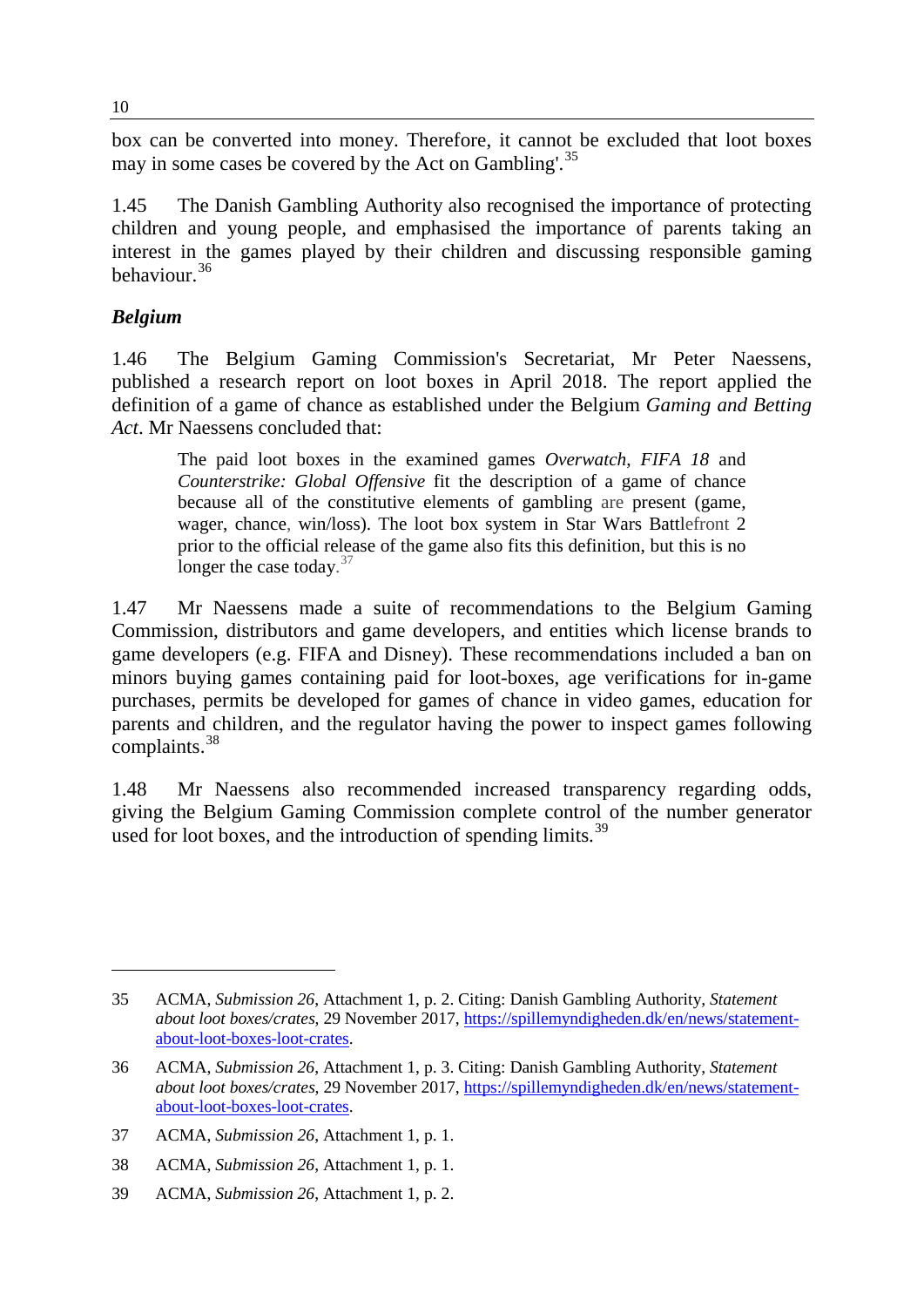#### *The Netherlands*

-

1.49 The Netherlands Gaming Authority (NGA) also conducted a study into loot boxes. It found that four of ten games assessed contravened Dutch law. It stated:

These are the loot boxes in games where the in-game goods from the loot boxes are transferable. When opening loot boxes, the consumer cannot influence the outcome. Those games that feature a combination of in-game goods that can be traded and the obtaining of these goods through loot boxes fall under Article 1 of the *Betting and Gaming Act*. As a licence cannot be issued for this offering under the applicable legislation, these loot-boxes are prohibited in the Netherlands. $40$ 

1.50 The Dutch *Betting and Gambling Act* defines gambling as activities where there is an opportunity to compete for prizes and premiums, and where participants are unable to exercise a dominant influence. The NGA determined that when opening loot boxes, players cannot influence the outcome.

1.51 It also assessed that where virtual items are transferable, they have potential economic value and this meets the first requirement that players compete for prizes or premiums. The NGA told the committee that:

Prizes are defined as all goods to which economic value can be assigned that accrues to the participants in the games of chance by virtue of their participation. Where they do not exist in cash, prizes shall be taken into consideration at their economic value. Prizes can also be intangible game outcomes (items) that represent an economic value. When trading of items between players is possible, items represent a potential economic value. In practice, we see that items sometimes represent a value of thousands of euros. [41](#page-10-1)

1.52 The NGA also noted the addiction risk potential associated with loot boxes and described the integration of loot boxes into games of skill without the corresponding addition prevention measures and provisions to be inconsistent with Dutch gambling policy. The NGA stated:

According to our analyses, loot boxes have, on average, an addiction potential between moderate and high. A lot of loot boxes have integral elements that are similar to slot machines. Loot boxes with a higher score are often comparable with blackjack or roulette in terms of addiction potential. Loot boxes with a lower score are comparable with small-scale bingo in terms of addiction potential.

<span id="page-10-0"></span><sup>40</sup> ACMA, *Submission 26*, Attachment 1, p. 4. See also Additional Information, The Netherlands Gambling Authority – Regulatory approach to loot boxes, p. 1.

<span id="page-10-1"></span><sup>41</sup> Additional Information, The Netherlands Gambling Authority – Regulatory approach to loot boxes, p. 1.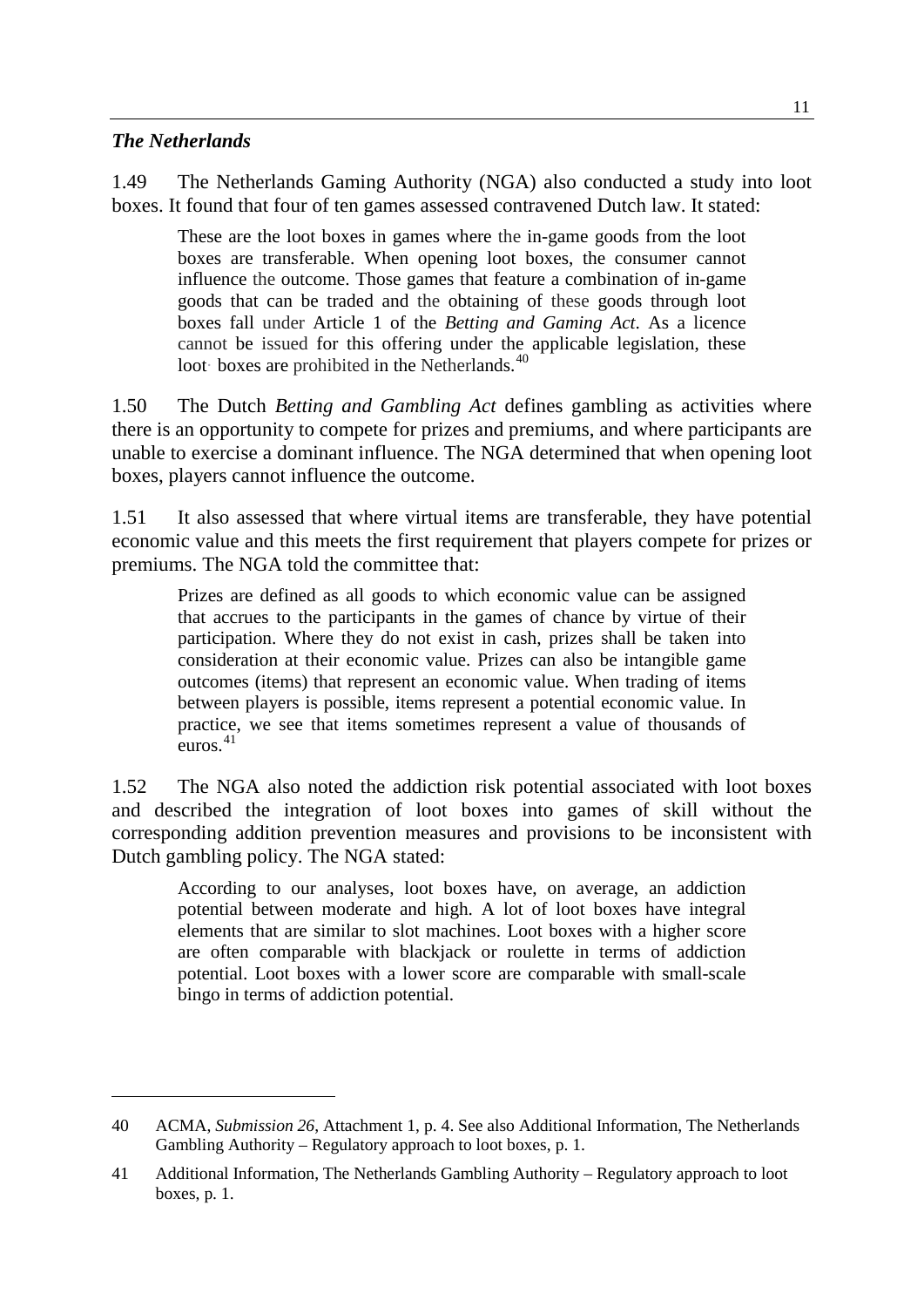A very large group of minors (75% - 95%) play video games. This group can currently be exposed to loot boxes. The risk of gambling addiction in this group is higher than in other groups.

The integration of loot boxes into games of skill provides a low threshold for playing a game of chance. This integration creates a mixture of games of chance and games of skill in an environment that is comparable, in physical terms, with the low threshold of the hotel and catering industry. Such mixing at these locations was prohibited in the Netherlands in the 1990s to reduce exposure to games of chance and to protect minors. $^{42}$  $^{42}$  $^{42}$ 

1.53 The NGA noted that it broadly has the power to impose a fine or other sanction such as an Administrative Order for incremental penalty payments of €830,000 or 10 per cent of a company's world-wide turnover in the event of noncompliance with its determinations. It also noted that if administrative enforcement does not work then the NGA can appeal to the Public Prosecution Service to prosecute criminal proceedings.  $43$ 

#### *France*

-

1.54 In November 2017, a French Senator wrote to the *Authorité de regulation des jeux en ligne* (ARJEL), the French online gambling regulator, in relation to loot boxes. In response, the President of ARJEL, Mr Charles Coppolani, outlined three issues which loot boxes raise. These issues were:

- consumer protection rights with respect to micro-transactions which are added after the game's original purchase, and of which players are not clearly informed;
- tracking in-game spending with Coppolani contrasting loot boxes with pay-towin micro-transactions where players know what they are purchasing; and
- the issue of converting virtual items into something of real-world value.<sup>[44](#page-11-2)</sup>

1.55 ARJEL expanded on its position in 2018 and examined the definition of gambling under French law which requires a stake, chance and a prize. ARJEL concluded that given the legal definition of gambling, not all loot boxes can be qualified as gambling, however it is different where it is possible to monetize virtual items. ARJEL further stated that the 'legality of this type of game is arguable when the prize may be transferred out of the platform and when the gaming editor enables the use of prizes won elsewhere than in the environment of the platform'.<sup>[45](#page-11-3)</sup>

<span id="page-11-0"></span><sup>42</sup> Additional Information, The Netherlands Gambling Authority – Regulatory approach to loot boxes, p. 2. See also ACMA, *Submission 26*, Attachment 1, pp. 4–5.

<span id="page-11-1"></span><sup>43</sup> Additional Information, The Netherlands Gambling Authority – Regulatory approach to loot boxes, p. 3. See also Dr James Sauer, *Proof Committee Hansard*, 17 August 2018, p. 4; Dr Aaron Drummond, *Proof Committee Hansard*, 17 August 2018, p. 4.

<span id="page-11-2"></span><sup>44</sup> ACMA, *Submission 26*, Attachment 1, p. 3.

<span id="page-11-3"></span><sup>45</sup> ACMA, *Submission 26*, Attachment 1, p. 3.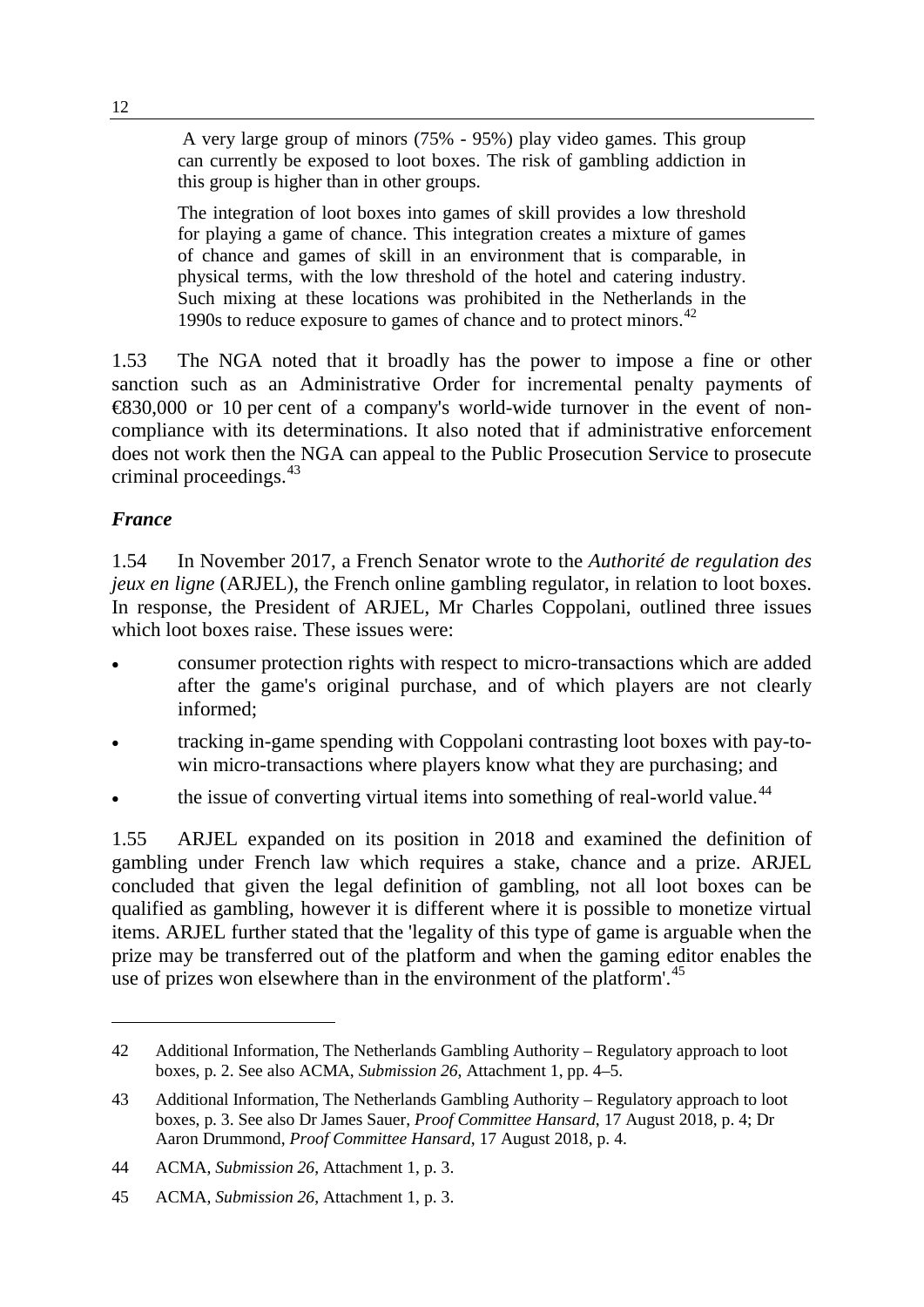1.56 More broadly, ARJEL noted that regardless of meeting legal definitions of gambling, loot boxes challenge the public policy objectives that underpin French gambling policy. In particular, ARJEL noted: the lack of age verification which results in minors being able to play games with loot boxes; loot boxes introducing minors to gambling-like elements; and a lack of transparency with respect to the random number generator used in loot boxes.<sup>[46](#page-12-0)</sup>

#### *Germany*

1.57 Germany's Federal Review Board for Media Harmful to Minors (BPjM) issued a statement regarding loot boxes in October 2017. It noted that risks posed by loot boxes lie in how game mechanics function rather than the content of games themselves. BPjM noted that loot boxes pose new challenges to regulators seeking to protect minors from harm and stated that it was working other agencies to develop a child and youth policy strategy which would encompass loot boxes.<sup>[47](#page-12-1)</sup>

1.58 In February 2018, the Commission for the Protection of Youth in the Media (KJM) also issued a statement on loot boxes. It indicated that some loot boxes may contravene Germany's prohibition on direct advertisement appeals to purchase products directed at minors.[48](#page-12-2)

#### *United Kingdom*

-

1.59 In October 2017, the UK's Parliamentary Under Secretary of State for Sport and Civil Society responded to a written question on notice regarding protecting children and vulnerable adults from harm associated with gambling and video games. The answer stated that:

Where items obtained in a computer game can be traded or exchanged outside the game platform they acquire a monetary value, and where facilities for gambling with such items are offered to consumers located in Britain a Gambling Commission licence is required. If no licence is held, the Commission uses a wide range of regulatory powers to take action.<sup>[49](#page-12-3)</sup>

1.60 The UK Gambling Commission issued further guidance on loot boxes in November 2017 and stated that in determining whether loot boxes meet the definition of gambling under UK law, the key consideration is:

…whether in-game items acquired 'via a game of chance' can be considered money or money's worth. In practical terms this means that where in-game items obtained via loot boxes are confined for use within the game and

<span id="page-12-0"></span><sup>46</sup> ACMA, *Submission 26*, Attachment 1, p. 3.

<span id="page-12-1"></span><sup>47</sup> ACMA, *Submission 26*, Attachment 1, pp. 3–4.

<span id="page-12-2"></span><sup>48</sup> ACMA, *Submission 26*, Attachment 1, p. 4.

<span id="page-12-3"></span><sup>49</sup> ACMA, *Submission 26*, Attachment 1, p. 5.